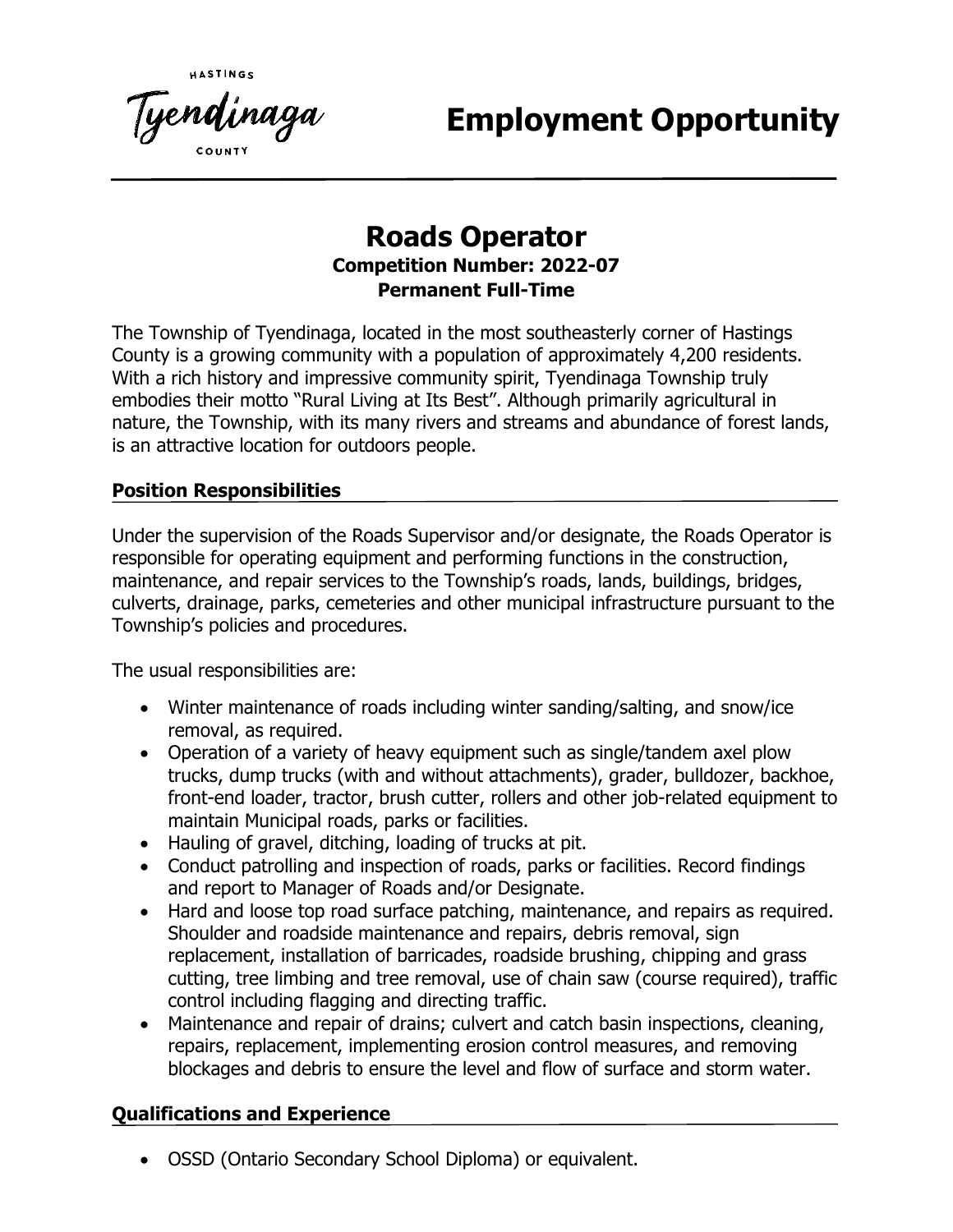- Mechanical education and experience considered an asset.
- Valid Class 'G' driver's license in good standing required; Class 'DZ' Driver's Licence in good standing is required.
- Minimum one (1) years' experience in road maintenance and equipment operation.
- Standard First Aid and CPR certification in good standing considered an asset.
- Traffic Control training considered an asset.
- Must participate in providing a satisfactory Drivers Abstract check.

The full Job Description is available at [www.tyendinagatownship.com/careers.](http://www.tyendinagatownship.com/careers)

#### **Hours of Work/Rate of Pay**

Compensation for this position is \$25.85/hr-\$29.54/hr (40 hours/week); offering a comprehensive benefits package and participation in OMERS.

Usual hours of work are 40 hours per week with one half hour unpaid lunch.

- Summer Road hours (approx. May 1st to Oct 31st) 6:30 a.m. to 5:00 p.m.
- Winter Roads hours (approx. Nov 1st to Apr 30th 7:30 a.m. to 4:00 p.m.

This position is required to occasionally work overtime and unusual hours in order to handle road emergencies and poor weather conditions with the possibility of call-outs after regular hours for maintenance and winter control including nights, weekends and holidays as required. The employee must be able to respond to call-outs after regular hours, as established by the Roads Supervisor.

#### **How to Apply**

To apply, email a cover letter and resume in PDF format clearly marked "Roads Operator-2022-07" in confidence to the attention of:

Carla Preston, Chief Administrative Officer Township of Tyendinaga 859 Melrose Road Shannonville, ON K0K 3A0 [cao@tyendinagatownship.com](mailto:cao@tyendinagatownship.com)

**Closing Date:** May 13, 2022, 2:00 p.m.

**Note:** All applicants must provide a valid email address for communication purposes. Written correspondence pertaining to this recruitment may be sent to the email address provided. Applicants are responsible for ensuring that they check their email regularly. Personal information contained in application will be used for recruitment purposes and collected as per the Municipal Freedom of Information and Protection of Privacy Act, R.S.O. 1990, Chapter M.56

The Township of Tyendinaga has implemented a COVID-19 Mandatory Vaccination Policy as a critical and necessary step to ensure a safe and healthy workplace and